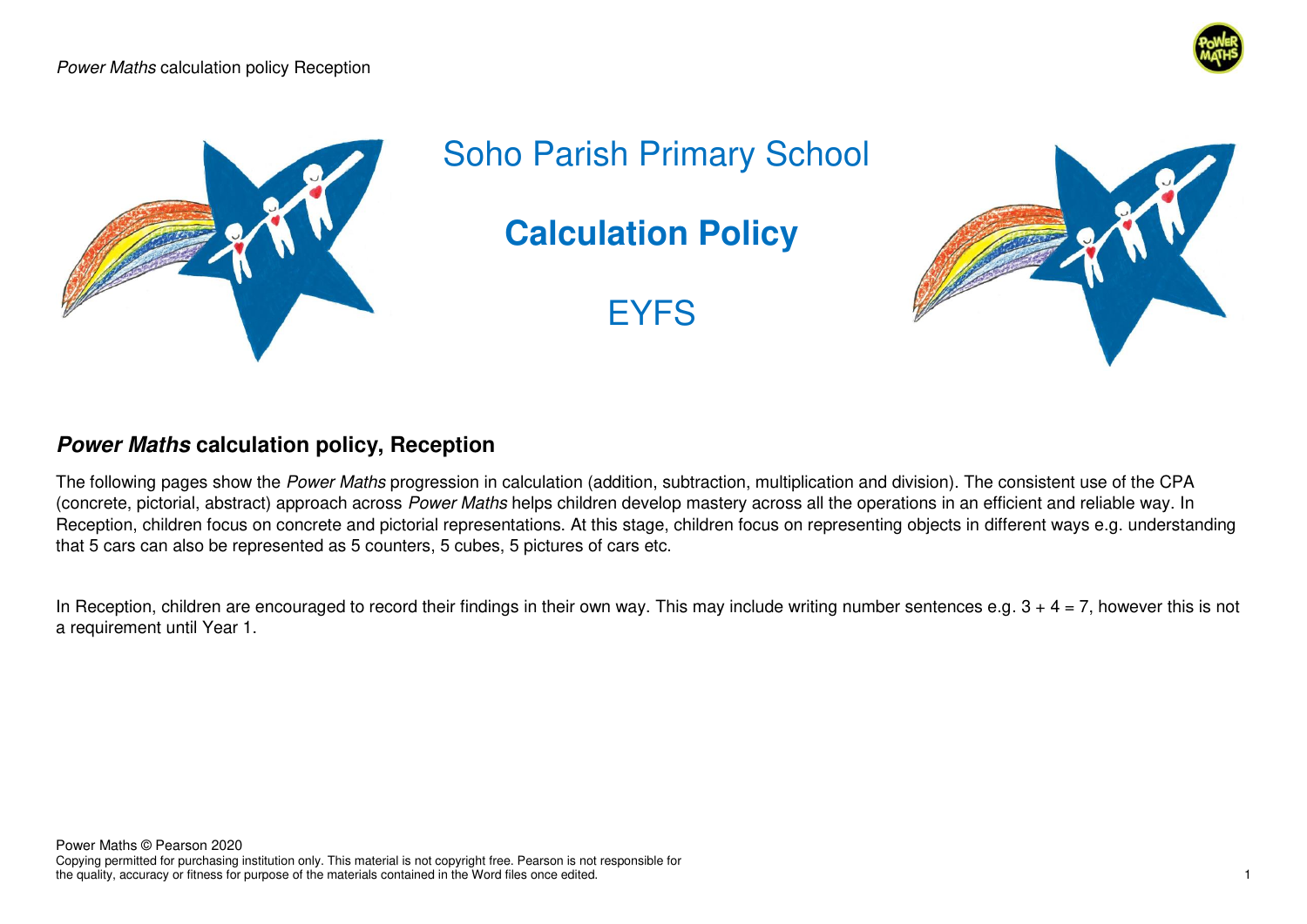

## **Power Maths calculation policy Reception**  Children develop the core ideas that underpin all calculation. They begin by connecting calculation with counting on and counting back, but they should learn that understanding wholes and parts will enable them to calculate efficiently and accurately, and with greater flexibility. Children record their calculations in their own ways, there is no expectation of number sentences at this stage however children may choose this way to record their thinking. Key language: whole, part, ones, ten, tens, number bond, add, addition, plus, total, altogether, subtract, subtraction, find the difference, take away, minus, less, more, group, share, equal, equals, is equal to, groups, equal groups, divide, share, shared equally **Addition:** Children start to explore addition by sorting groups. They then use sorting to develop their understanding of parts and wholes. Children combine groups to find the whole, using a part-whole model to support their thinking. They also use the part-whole model to find number bonds within and to 10. Using a five frame and ten frame, children add by counting on. They start by finding one more before adding larger numbers using counters or cubes on the frames. Children use a number track to add by counting on. Linking this learning to playing board games is an effective way to support children's addition. **Subtraction:**  Children start to explore subtraction by sorting groups. They use sorting to develop their understanding of parts and wholes. When comparing groups, children use the language more than and fewer than. This will lead to finding the difference when they move into KS1. Children then connect subtraction with the idea of counting back and finding one less using a five frame to support their thinking. They explore subtraction by partitioning numbers, developing their understanding of parts and wholes. This links to their developing recall of number bonds. Children count back within 20 using number tracks and ten frames to see the effect of taking away. **Multiplication and Division:** Children first start to look at the idea of equal groups through their exploration of doubles. They use five frames and objects to check that groups are equal. Children then explore halving numbers by making 2 equal groups. They highlight patterns between doubling and halving seeing that double 2 is 4 and half of 4 is 2. As well as halving, children also explore sharing into more than 2 equal groups. They share objects 1 by 1, ensuring that each group has an equal share.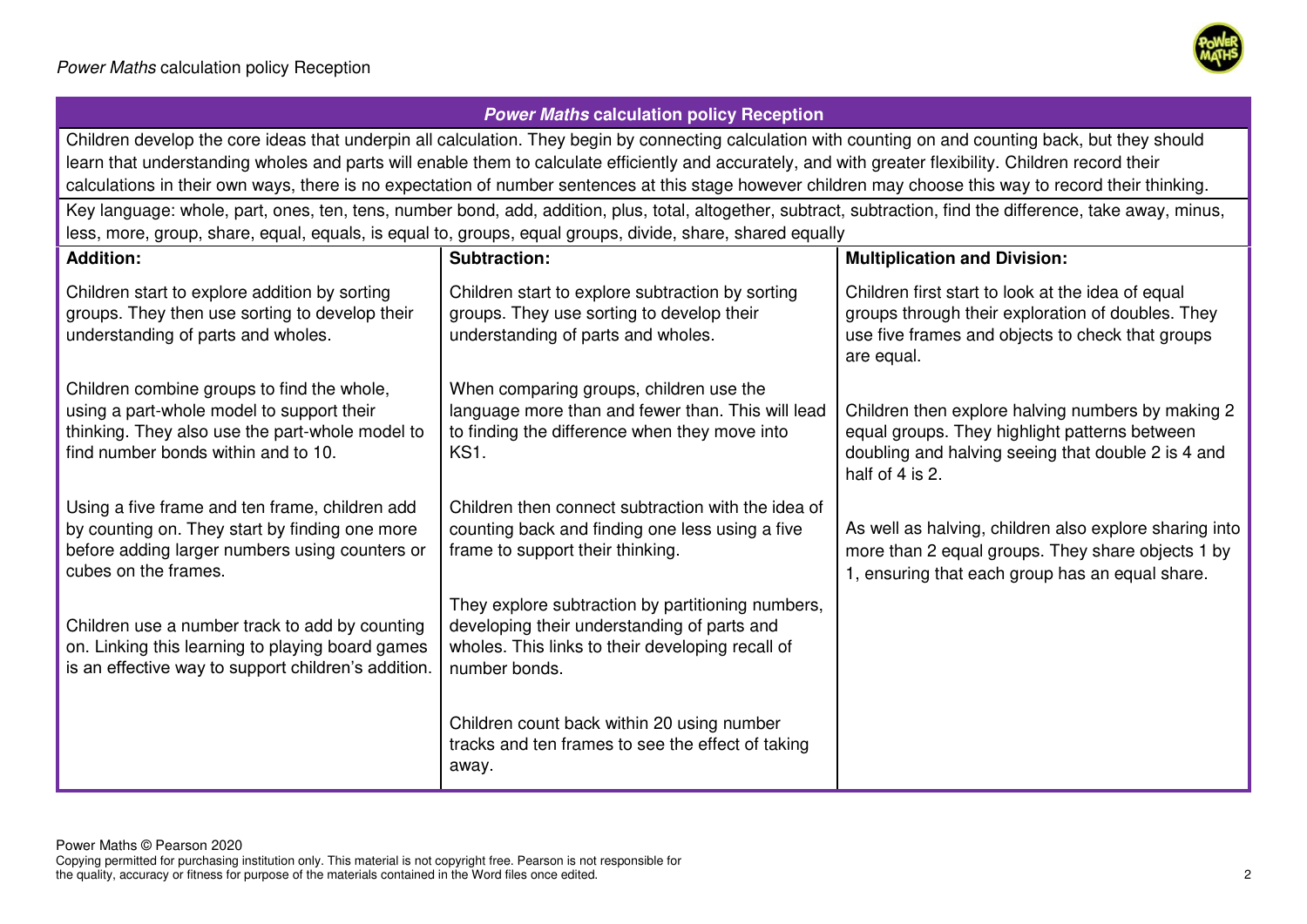

| <b>Reception</b> |                                                                 |                              |
|------------------|-----------------------------------------------------------------|------------------------------|
|                  | <b>Real-life representation</b>                                 | <b>Other representations</b> |
| Addition         | <b>Sorting groups</b>                                           |                              |
|                  | Children sort everyday objects into groups.<br>$\sim 2c$<br>TOO |                              |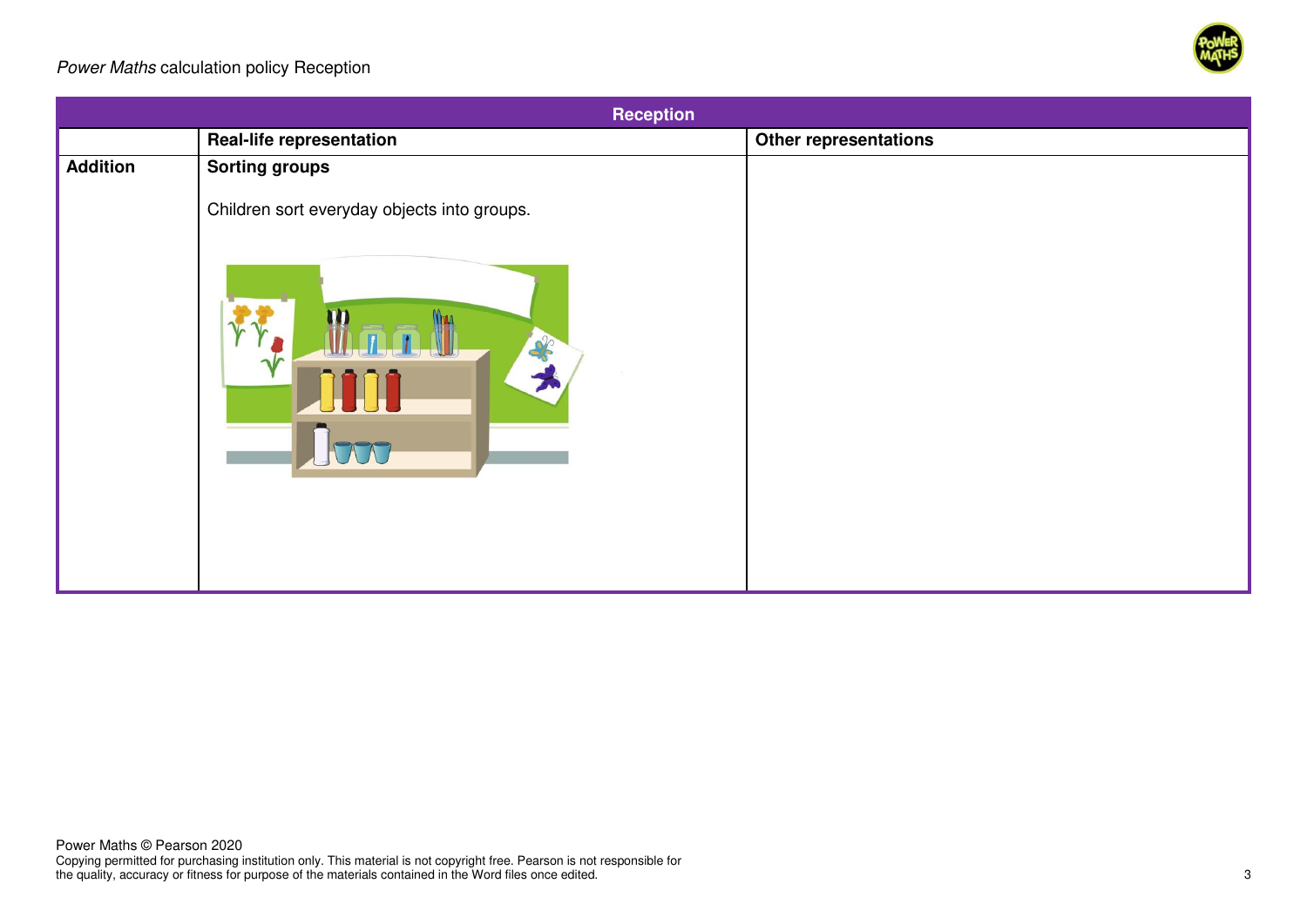

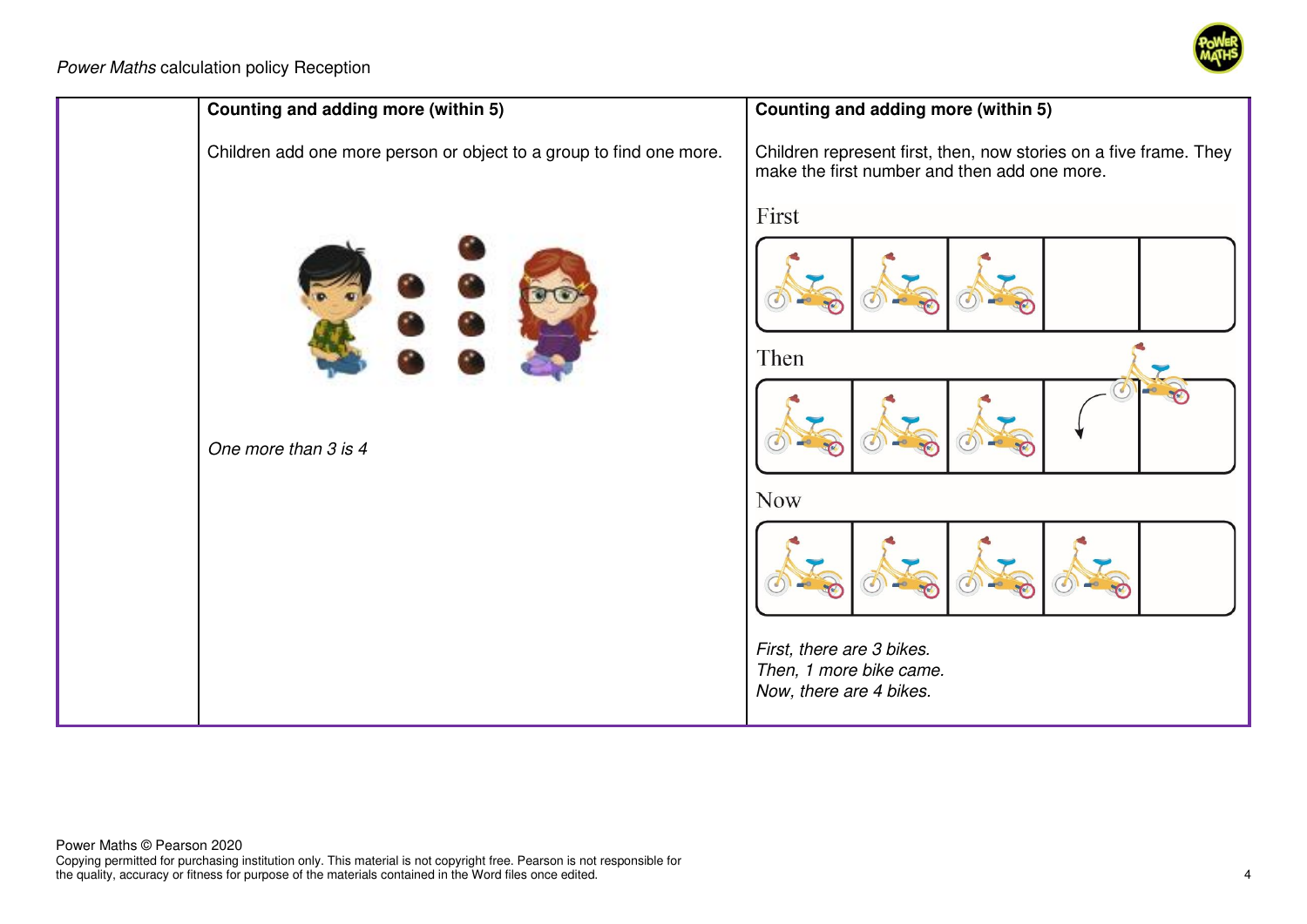

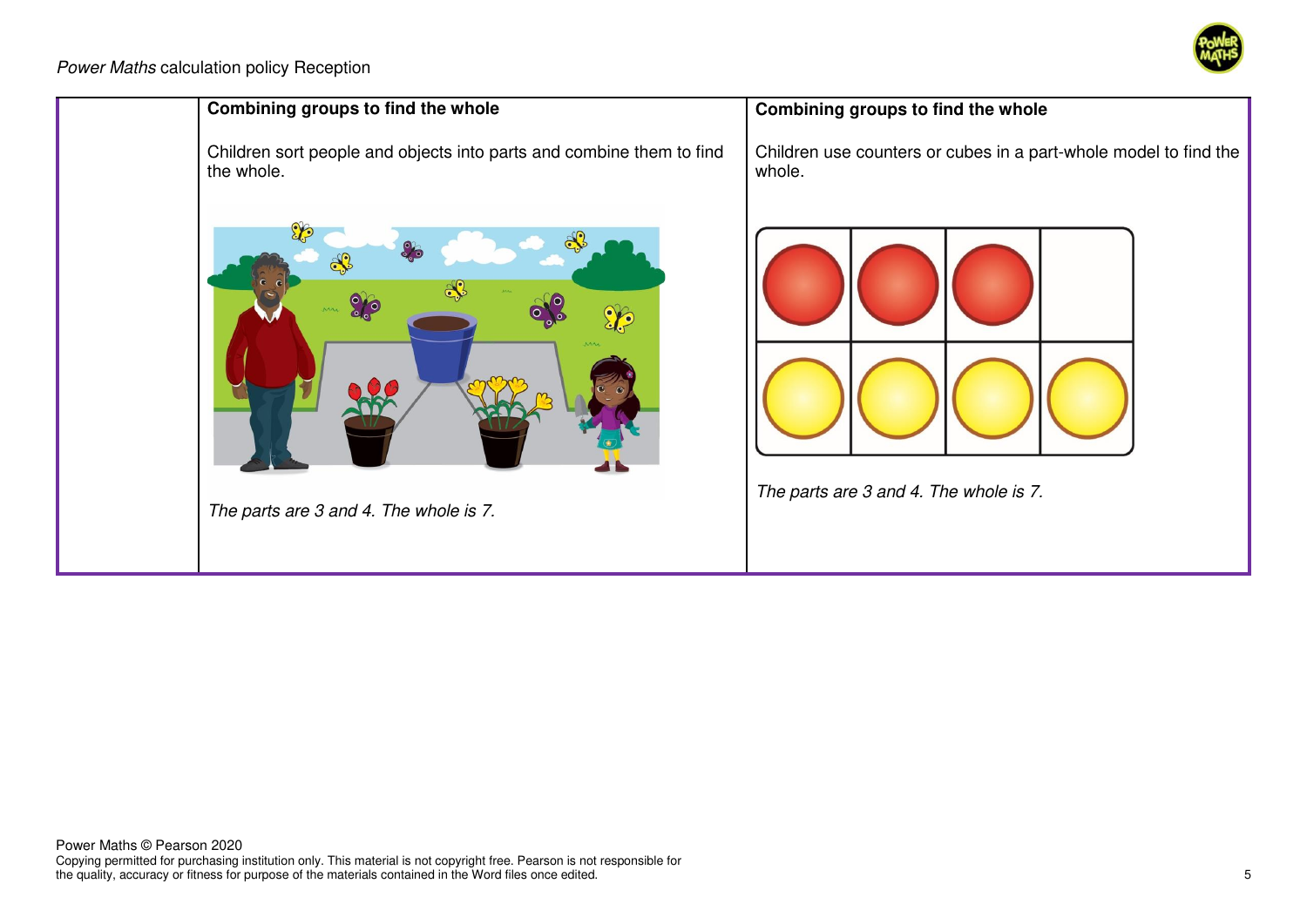

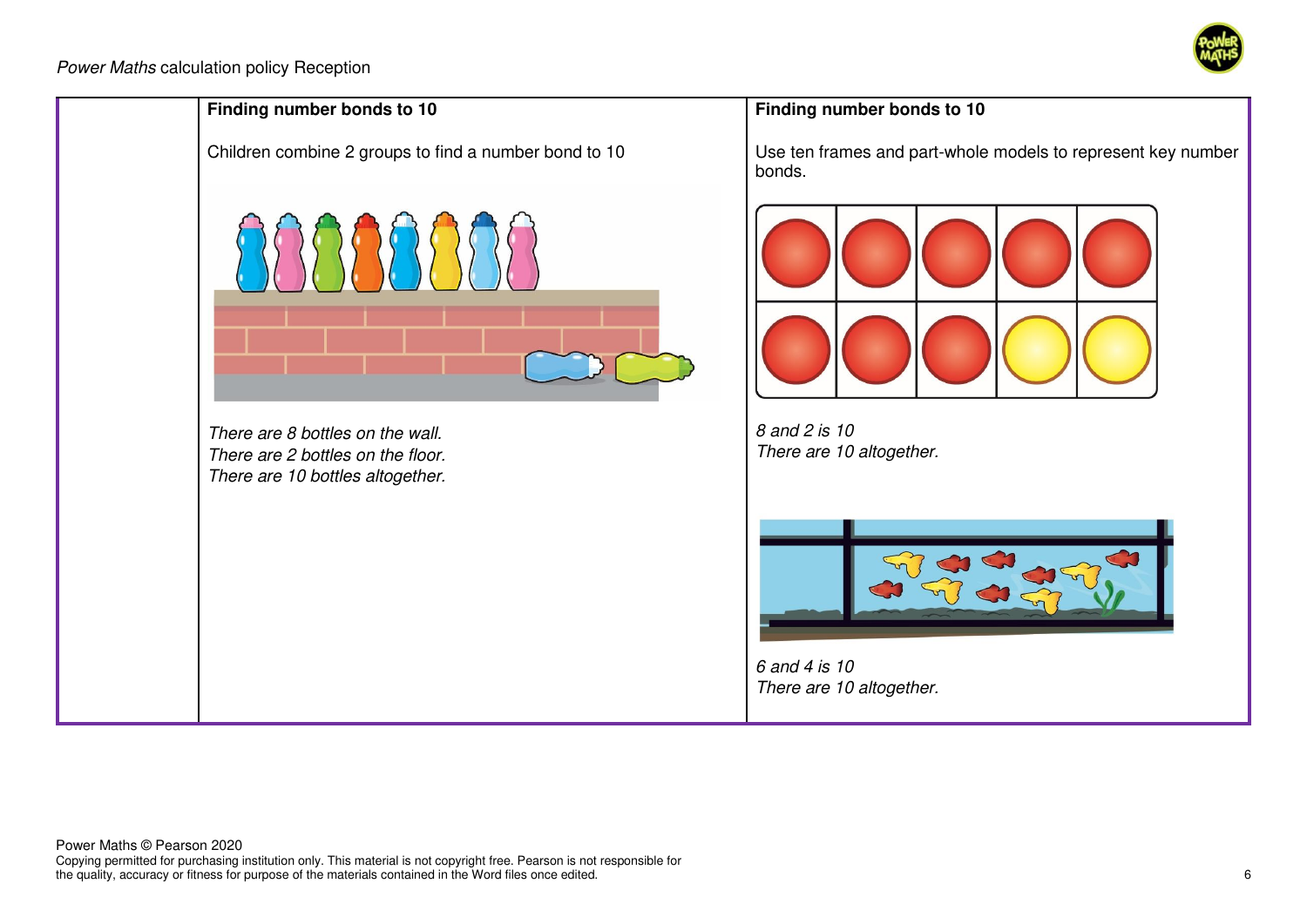

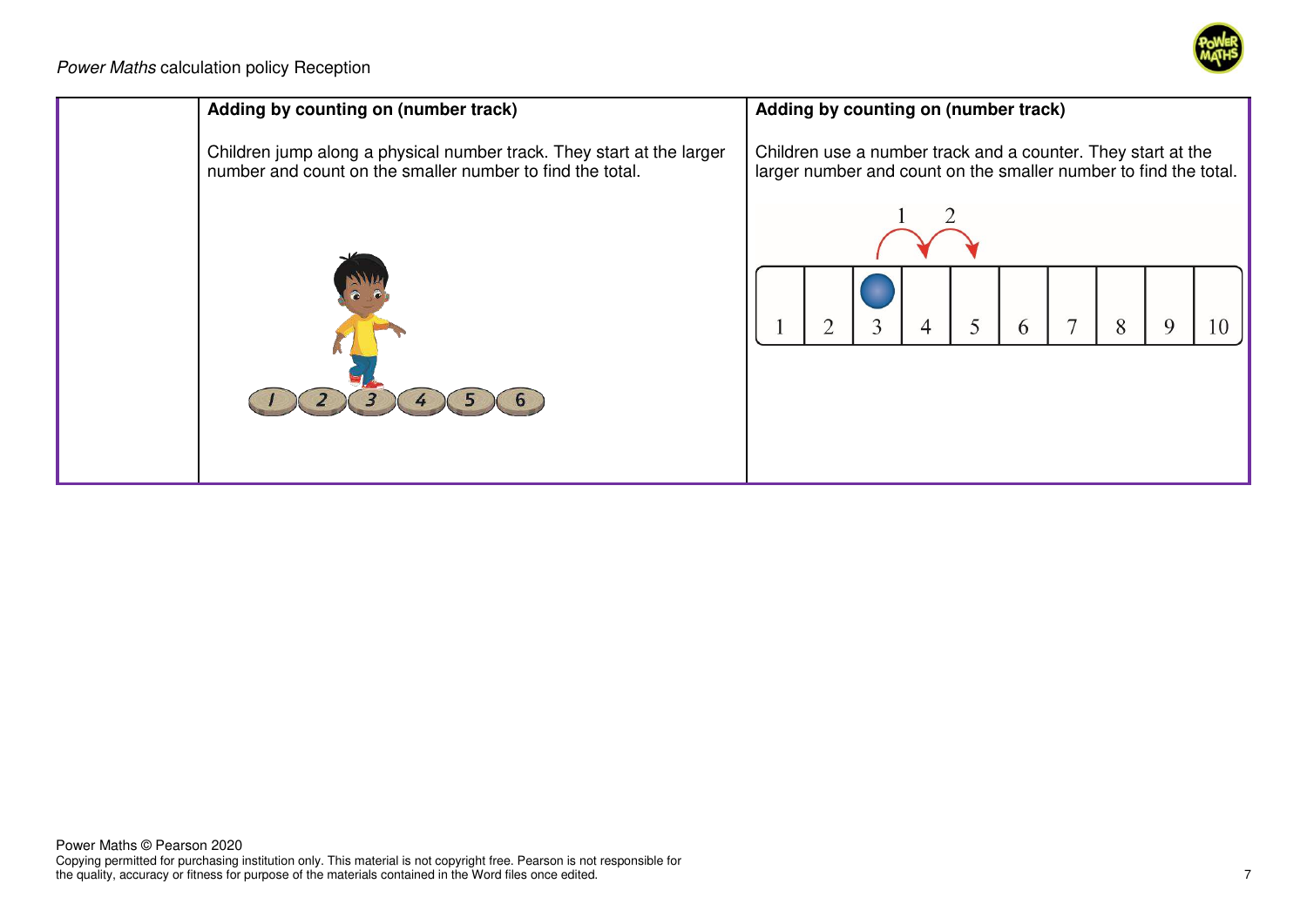

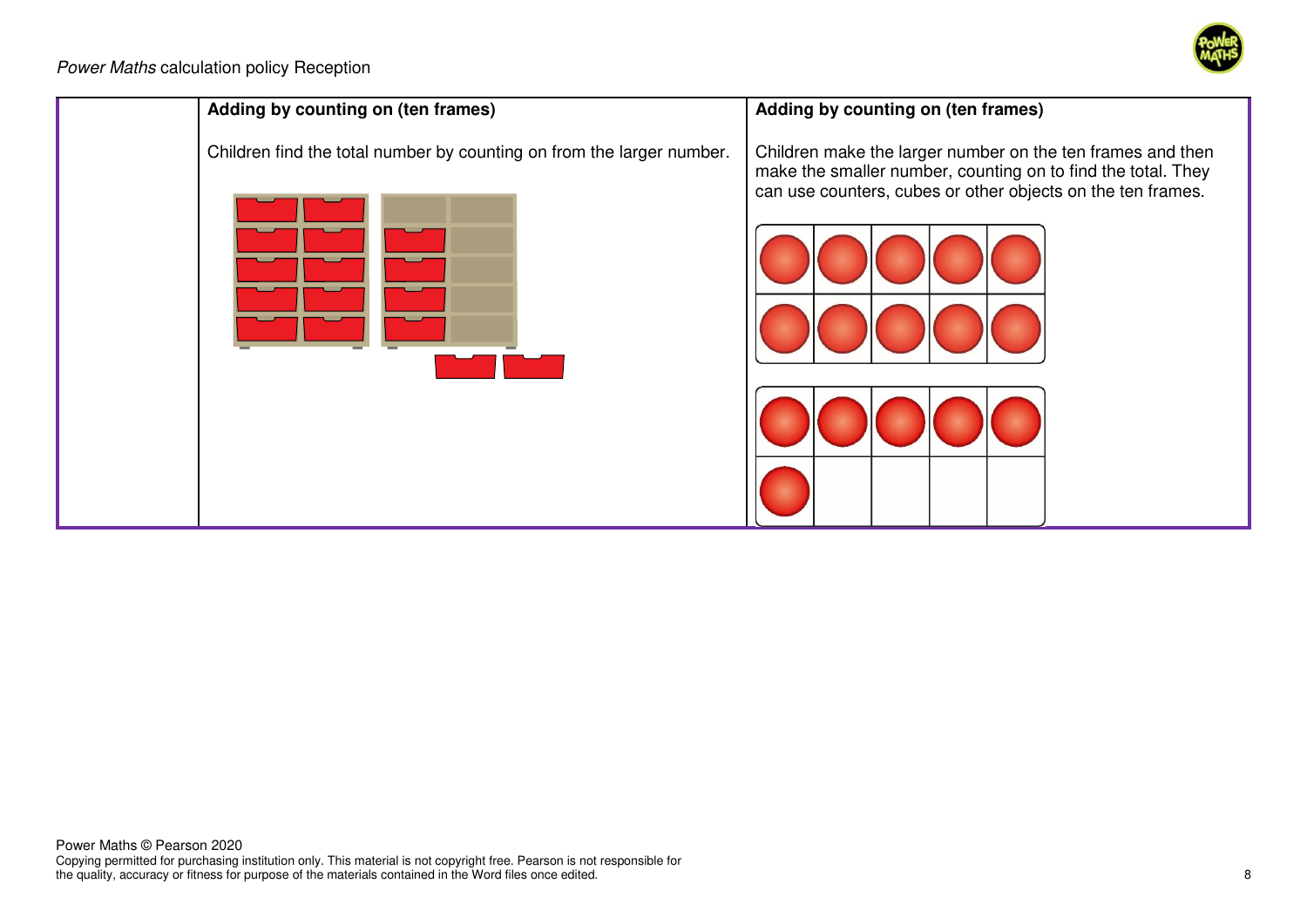

| Subtraction | <b>Sorting groups</b>                                                     |  |
|-------------|---------------------------------------------------------------------------|--|
|             | Children sort everyday objects into groups.<br>$\frac{1}{2}$<br>$\Lambda$ |  |
|             |                                                                           |  |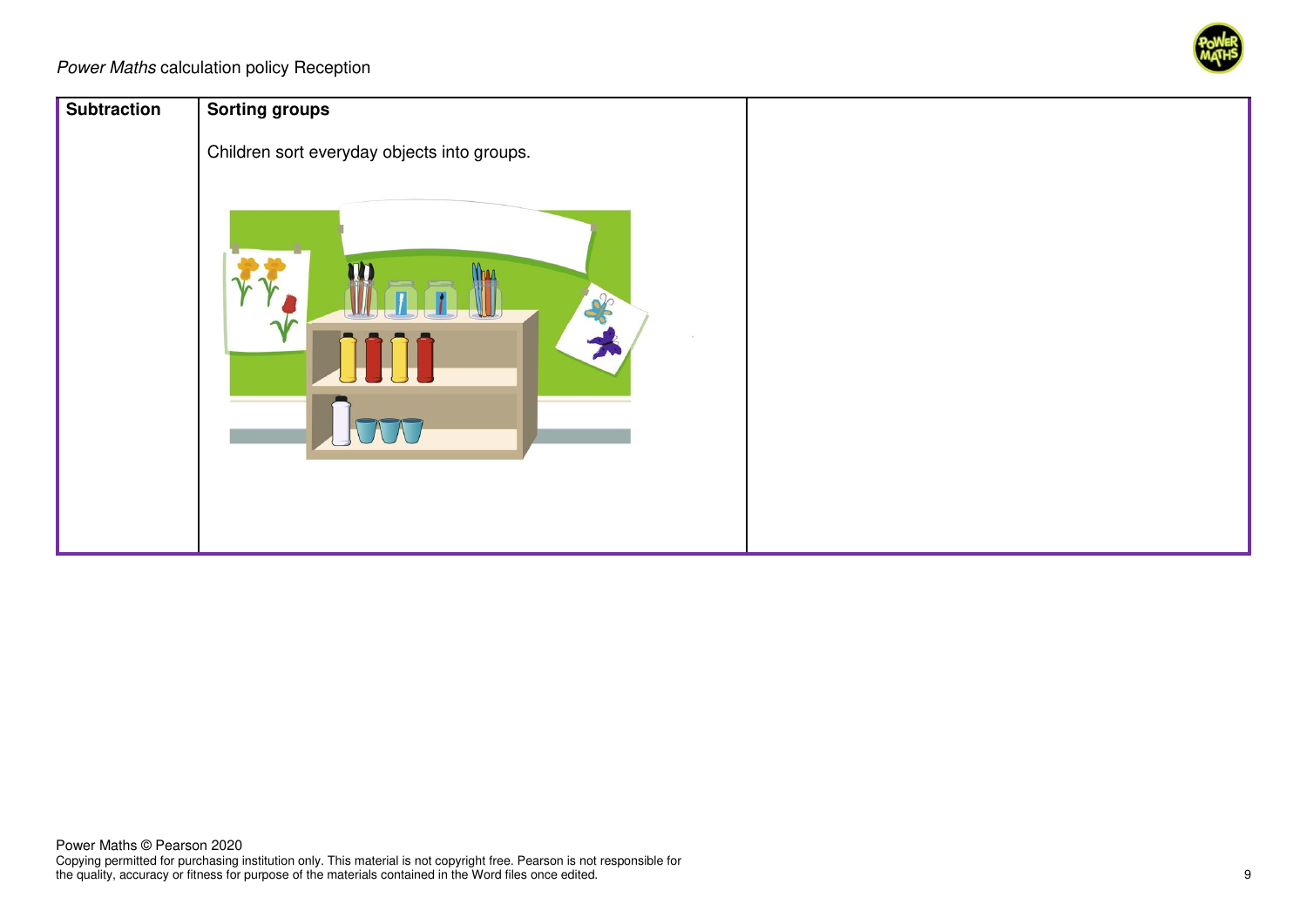

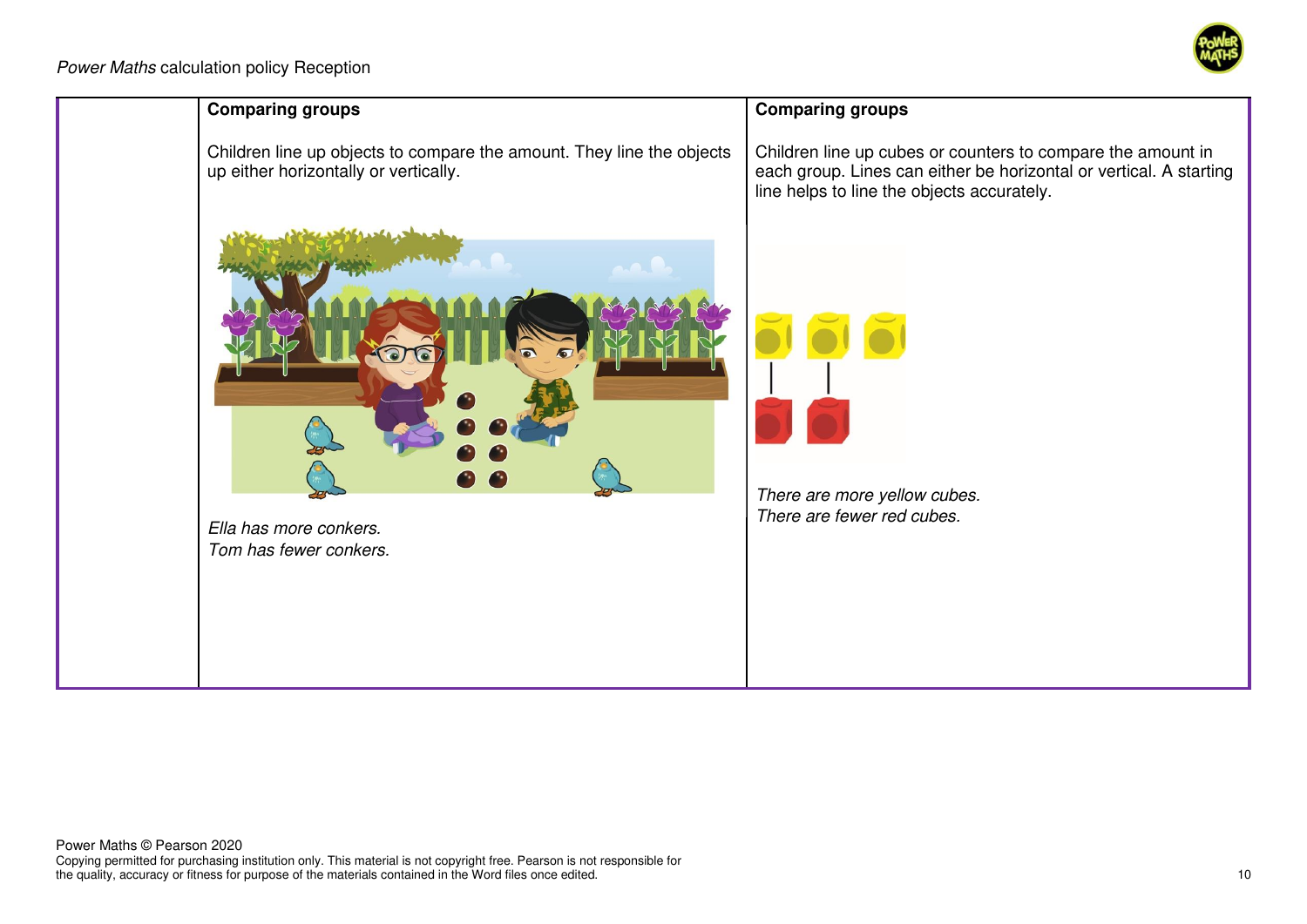

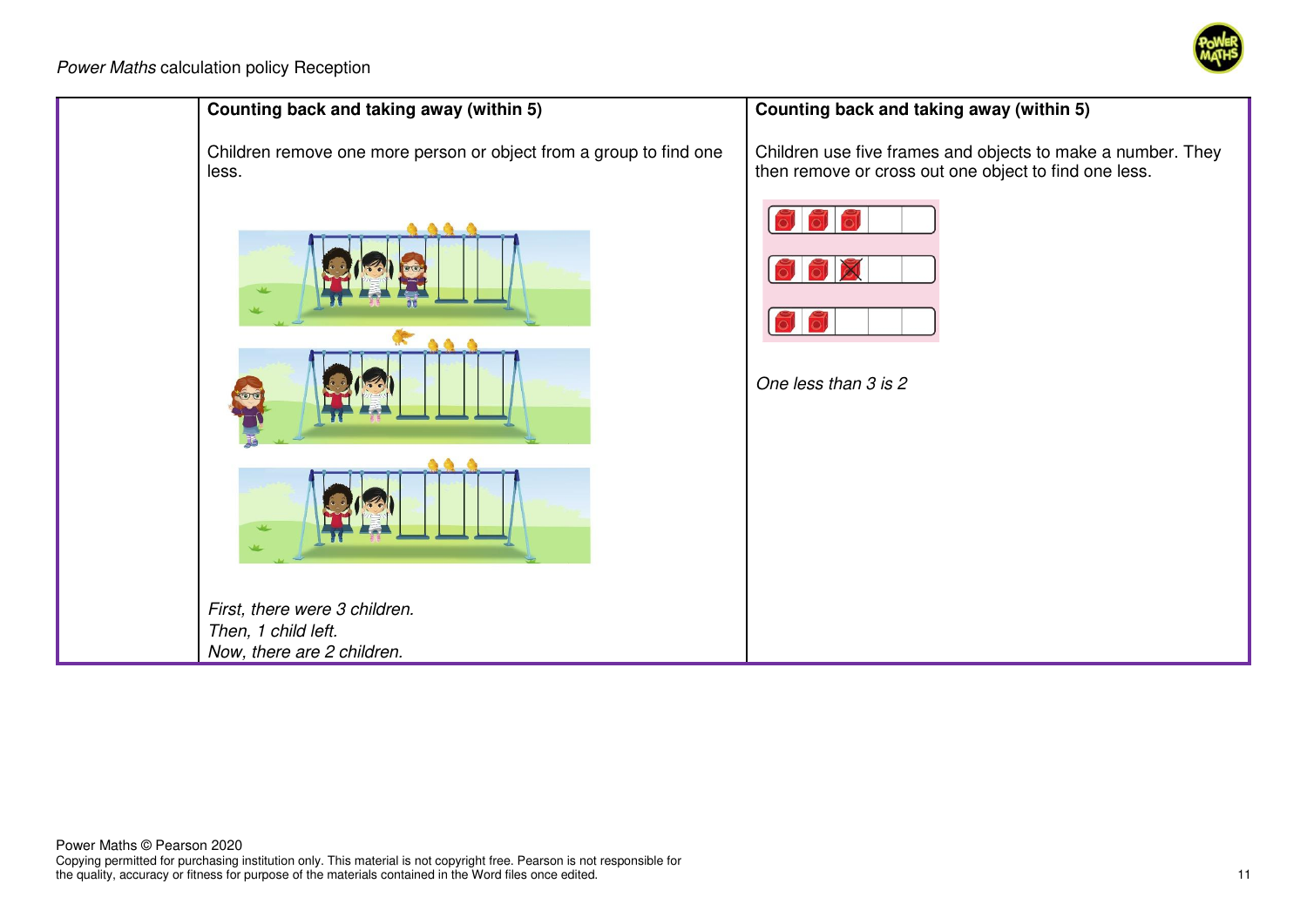

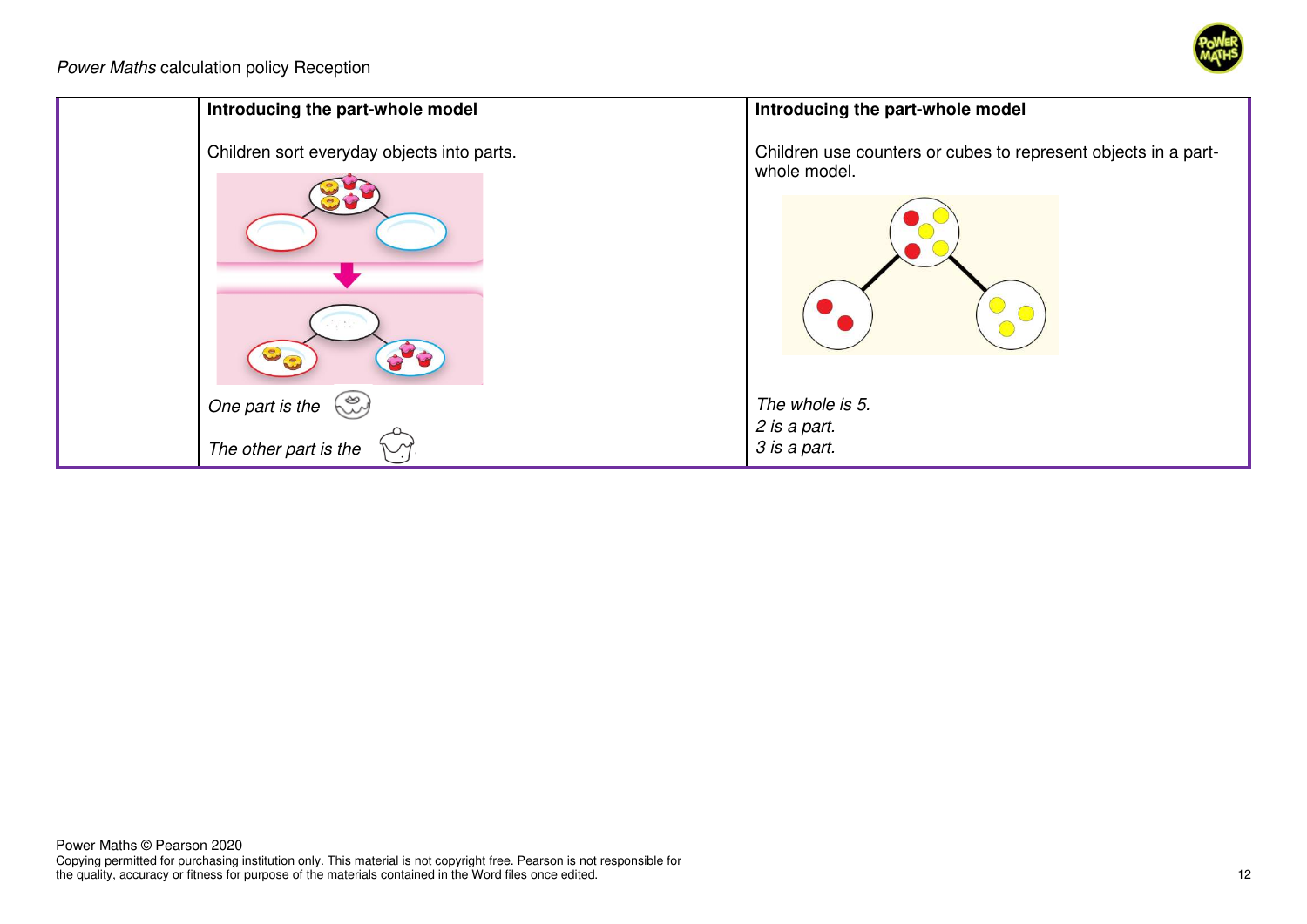



Power Maths © Pearson 2020

Copying permitted for purchasing institution only. This material is not copyright free. Pearson is not responsible for the quality, accuracy or fitness for purpose of the materials contained in the Word files once edited. 13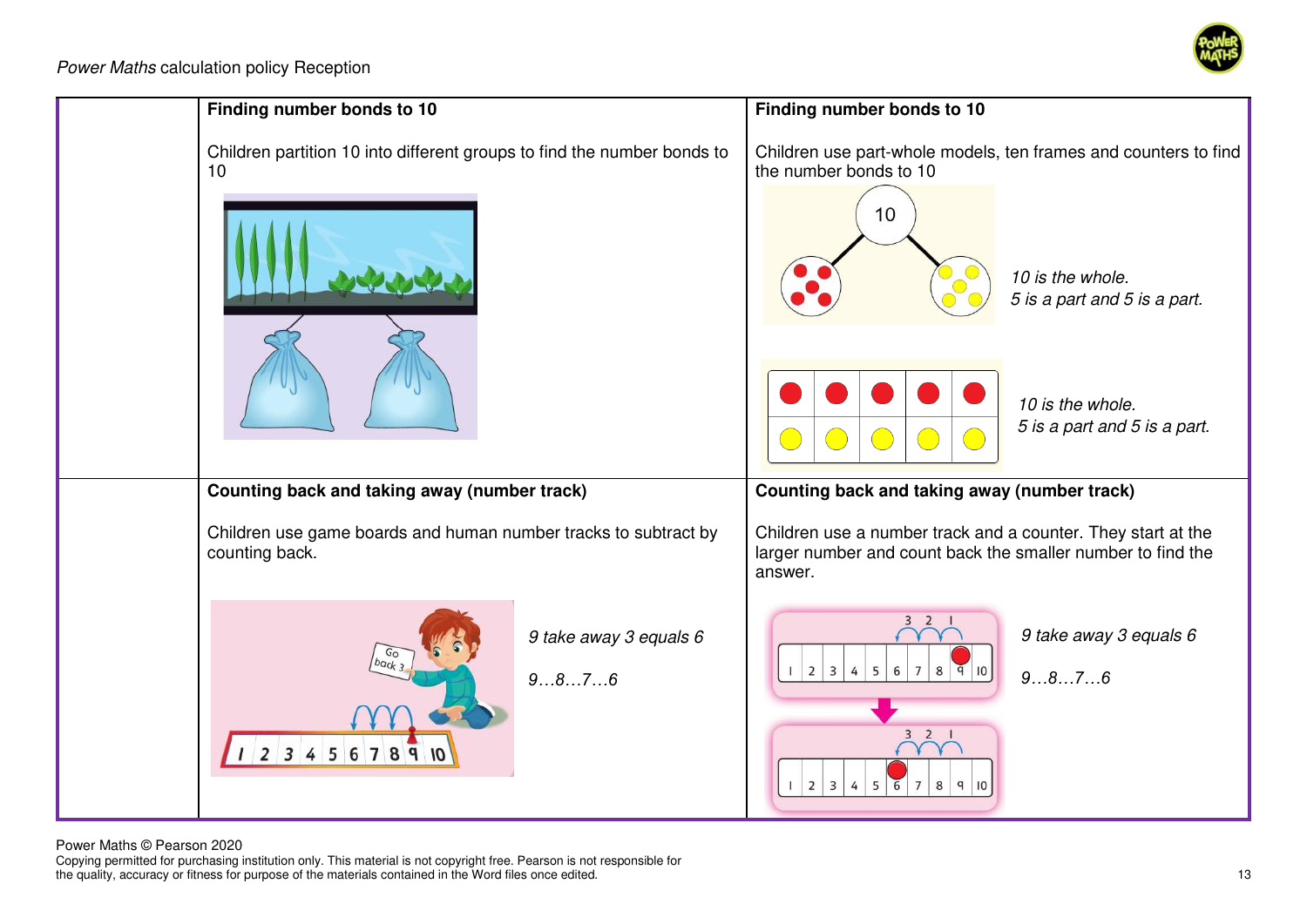



Power Maths © Pearson 2020

Copying permitted for purchasing institution only. This material is not copyright free. Pearson is not responsible for the quality, accuracy or fitness for purpose of the materials contained in the Word files once edited. 14 and the vertext of the materials contained in the Word files once edited.